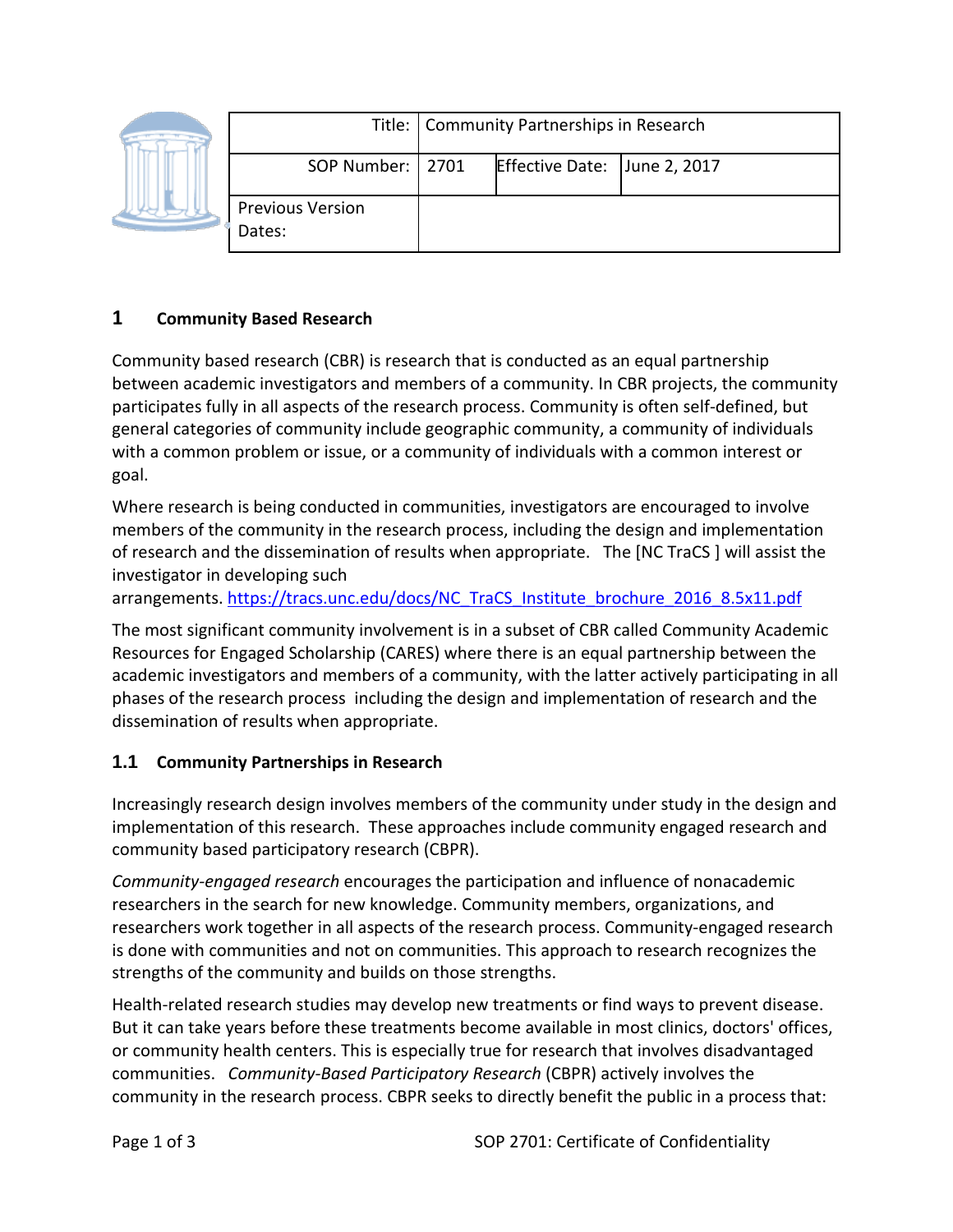- Is a collaborative approach that equitably includes community members, organizations, and researchers in all aspects of the research process.
- Enhances the understanding of a mutually shared area of public health interest.
- Puts findings into action to improve the health and well-being of community members.

In CBPR, community members are also involved in getting the word out about the research and promoting the use of the research findings. This involvement can help improve the quality of life and health care in the community by putting new knowledge in the hands of those who need to make changes.

These processes may present challenges for both researchers and IRBs, including whether the community partners are subjects, members of the research team or both; what training is required; how to manage conflicts of interest; when is it appropriate to establish community advisory boards; how to solicit their input in ongoing involvement; whether and what kind of collaborative agreements are required; and how/when to disseminate results. In many cases it will not be necessary or appropriate to apply the same policies and requirements to community partners that are applied to University-based members of the research team. For example, it may be more appropriate for the principal investigator to provide training that is tailored to the role of community partners (e.g., church members, barbers, community advocates) than it is require completion of the same online CITI modules that investigators complete.

Outreach to the community is conducted in collaboration with the TraCS Institute, including presentations and training to community groups, provision of educational material and community events/health fairs. Feedback is obtained from participants at the conclusion of each training session. These activities are periodically evaluated in conjunction with the TraCS Institute to assess effectiveness of the program and for planning of additional offerings.

## **1.2 IRB Review**

Questions to be considered as CBR studies are developed, and issues that the IRB will consider when reviewing CBR are as follows:

• How was the community involved or consulted in defining the need for the proposed research (i.e., getting the community's agreement to conduct the research)?

- How was the community involved or consulted in generating the study research plan?
- How will the research procedures, including recruitment strategies and consent processes be assessed to ensure sensitivity and appropriateness to various communities (e.g., literacy issues, language barriers, cultural sensitivities, etc.)?

• How will the community be involved in the conduct of the proposed research?

• How will community members who participate in the implementation of the research be trained and supervised?